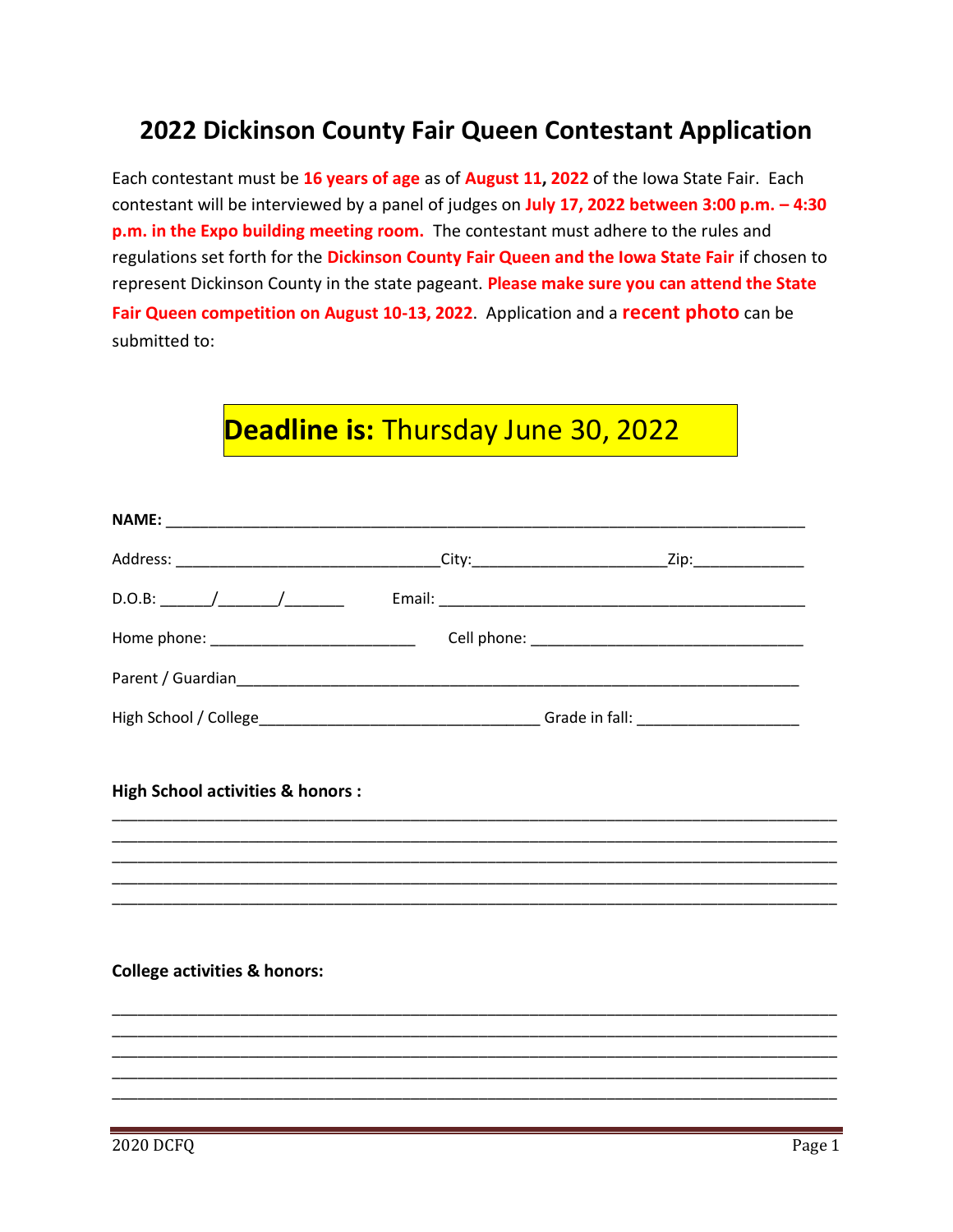**Volunteer activities:** 

Future goals and / or plans:

What 4-H, FFA, Community, and/ or Church projects do you participate or have participated in?

Give one or more reasons why you would like to be the 2020 Dickinson County Fair Queen.

I have read the attached contest rules and I comply without question the information above is correct. I would like to officially register my candidacy for the title of Dickinson County Fair Queen.

Signature: Signature:

## Return application by Thursday June 30,2022 to:

Jen Johannsen

1210 29<sup>th</sup> street